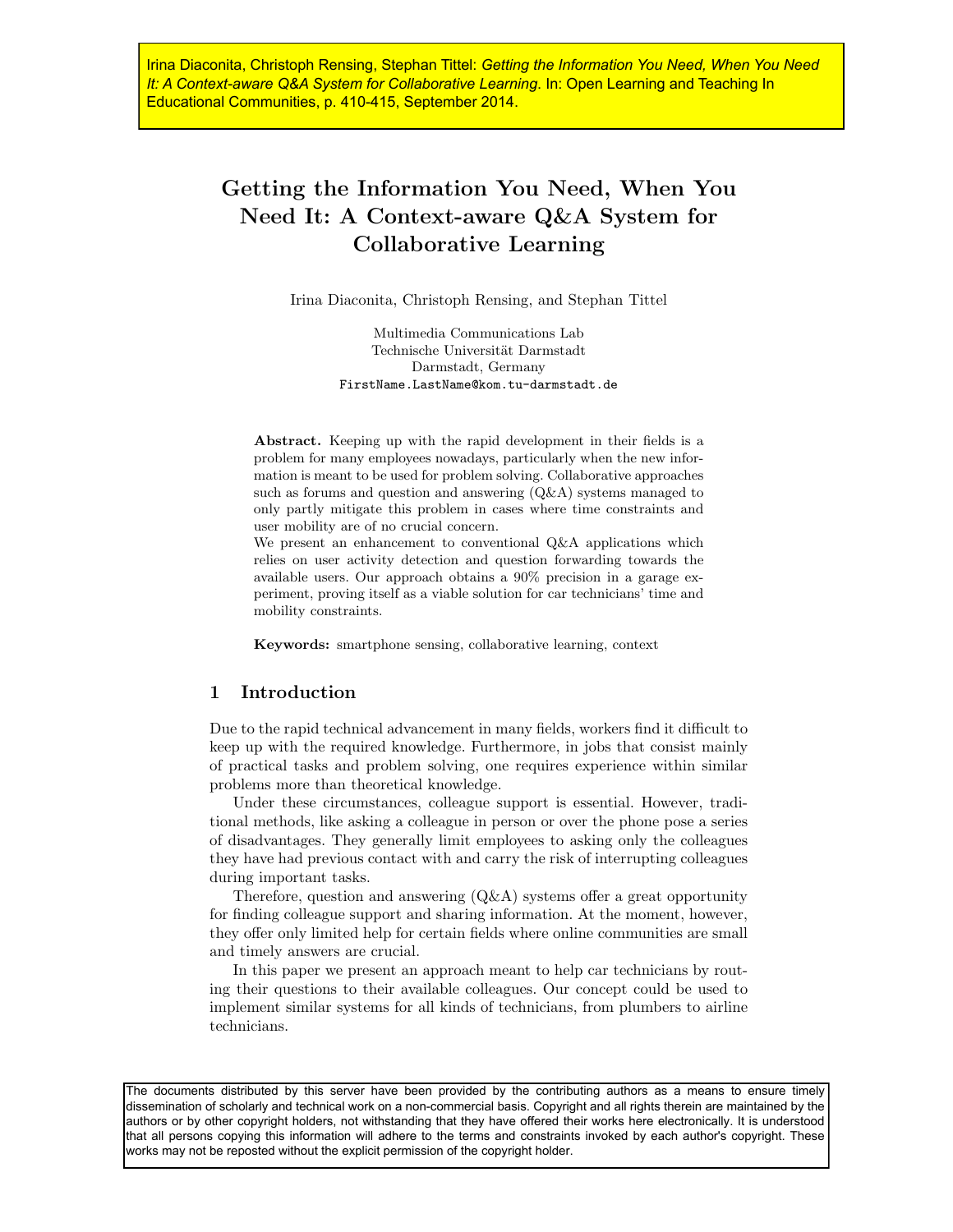We base our concept on an user study carried out on 168 car technicians working in multiple garages in Germany. A third of the respondents reported often needing help, while the other two thirds found themselves only rarely needing external help. Results showed furthermore that 90% of the respondents are happy to help their colleagues. However, their willingness to help varied significantly based on their current activity: most respondents agreed to help during working hours, but fewer conceded to be interrupted from ongoing tasks and even fewer were willing to use their breaks for helping colleagues. Detailed results of the study can be found in [1].

Our paper is structured as follows: in Section 2 we look into the related approaches. Section 3 introduces our concept and Section 4 presents its implementation. We continue with the evaluation results in a real-life setting in Section 5. Finally, we present our conclusions and outlook in Section 6.

# 2 Related Work

Question and answering systems have been a quickly developing topic lately, both in research and in industry (Stack Overflow, Yahoo! Answers, etc.). One popular direction includes the analysis of the factors that influence the success of specific Q&A system. White et al [2] study the effects of community size and contact rate in social Q&A systems, while Mamykina et al [3] study the factors and characteristics that led to Stack Overflow's indisputable achievement of having about 92% of their questions answered in an average of eleven minutes.

A major direction, to which our work subscribes, is Q&A systems improvement. Shah et al [4] attempt to create an automated Q&A system from the existing knowledge base. Other solutions focus on capturing and reusing the expertise [5].

The other direction of our work concerns mobile sensing and user activity detection. Applications which make use of environment sounds include music and genre classification [6], event detection [7], cough detection [8] and phone position classification [9].

Our previous work [10] proposed a concept for a context-aware Q&A system using GPS and accelerometer data, as well as information from the smartphone's applications to detect user's activity. In contrast to that, our current approach employs audio recordings, fundaments its concept in a user study and has a real-world evaluation to prove our results. To the best of our knowledge, there are no other approaches for Q&A systems forwarding questions depending on user's current activity.

## 3 Concept

The backbone of our system is a Q&A infrastructure, that allows users to send and receive questions, as well as receive answers via multiple channels: smartphone app, web form, email, SMS. We thus comply with the technicians' mobility and different availabilities of the communication channels in their daily activities.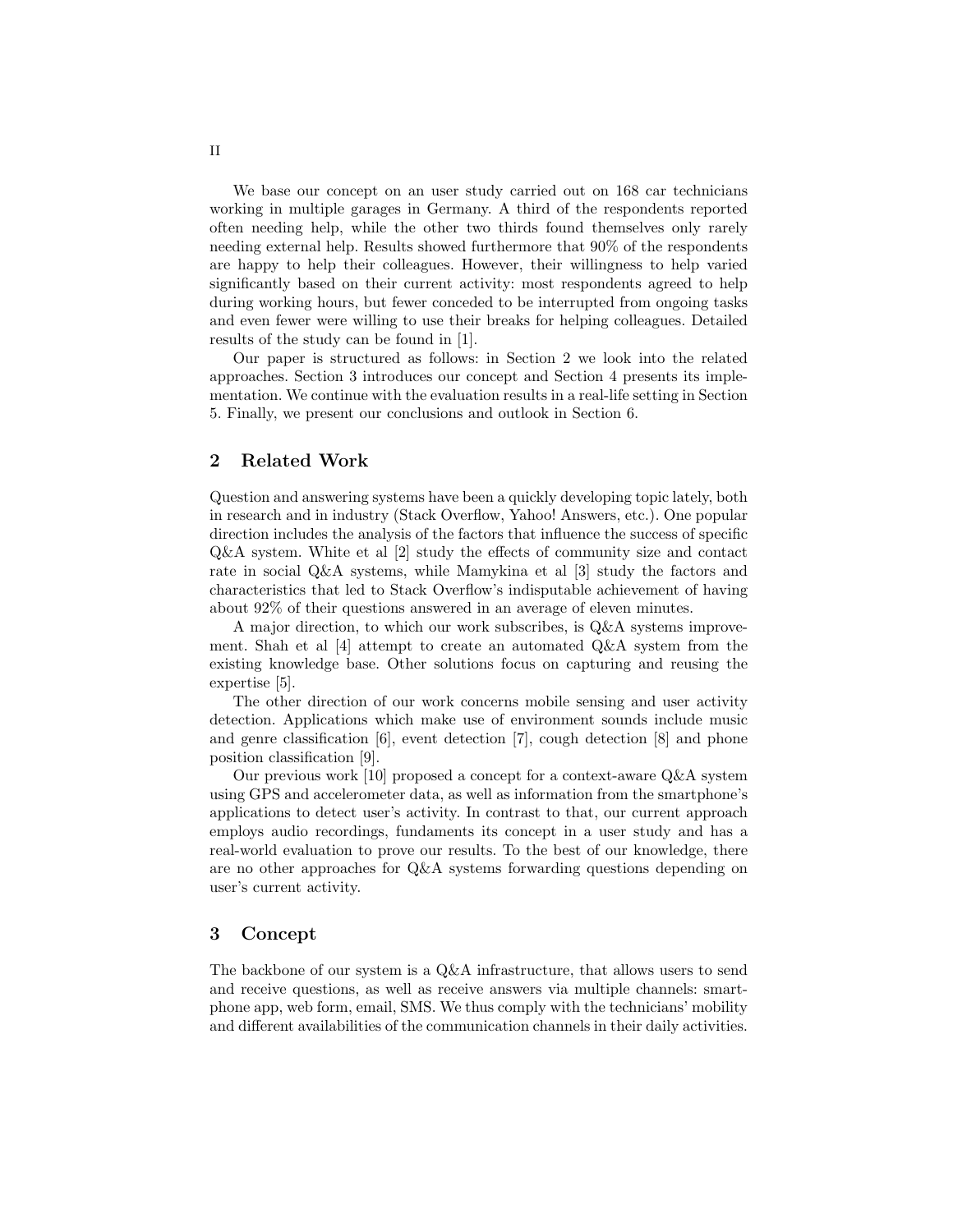The car technicians' disponibility to help their colleagues varies across their daily activities. Therefore, each technician has to decide for himself if he is available or interruptible during each type of activity. We distinguish between availability as the state of a user that is willing and able to help during a certain activity and interruptibility, as the state of a user that is principally unwilling to help during his current activity, but could take a break for an urgent open question.

Our goal is to detect the technicians' current activities and, based on them, their availability and the interruptibility. Our centralized server would keep track of all the employees' availabilities and, when a new question arrives, it would select a few available technicians to whom it would forward the question. One of the precautions would be to prefer users that received or answered less questions during that day, so that the system does not burden the same few experts while leaving all the other colleagues out of the loop.

Another reason for which we need to know the user's current activity is so that we can use an appropriate communication channel (that he has assigned himself for that particular activity). For instance, a user cannot read and type into an app while driving, but can listen to a voice mail and record an answer to the question. Table 1 shows a sample mapping between the users' activities, their availabilities and interruptibilities, as well as the preferred communication channels.

| Activity                     |       |       | Availability Interruptibility Communication channel |  |
|------------------------------|-------|-------|-----------------------------------------------------|--|
| Car repairment in the garage | false | true  | app/SMS                                             |  |
| Car repairment on the street | false | false |                                                     |  |
| Other work in the garage     | true  | true  | app/SMS                                             |  |
| Driving for work purposes    | true  | true  | voicemail                                           |  |
| Meeting                      | false | false |                                                     |  |
| Break                        | false | true  | app/SMS                                             |  |
| Commute to/from work         | true  | true  | voicemail                                           |  |
| Other activity               | true  | true  | app/SMS                                             |  |

Table 1. Car technicians' main activities

In order to detect the technicians' activities, we use their smartphones to record short audio samples. These are sent to our server, where they are classified. Thus, the samples undergo windowing, feature extraction and then classification.

## 4 Implementation

The Q&A system itself uses Microsoft SharePoint as a server, the questions being represented as threads in the message board. Questions can be submitted and answered both via a web interface and a web client. For managing notifications we use Redis, a pub/sub system.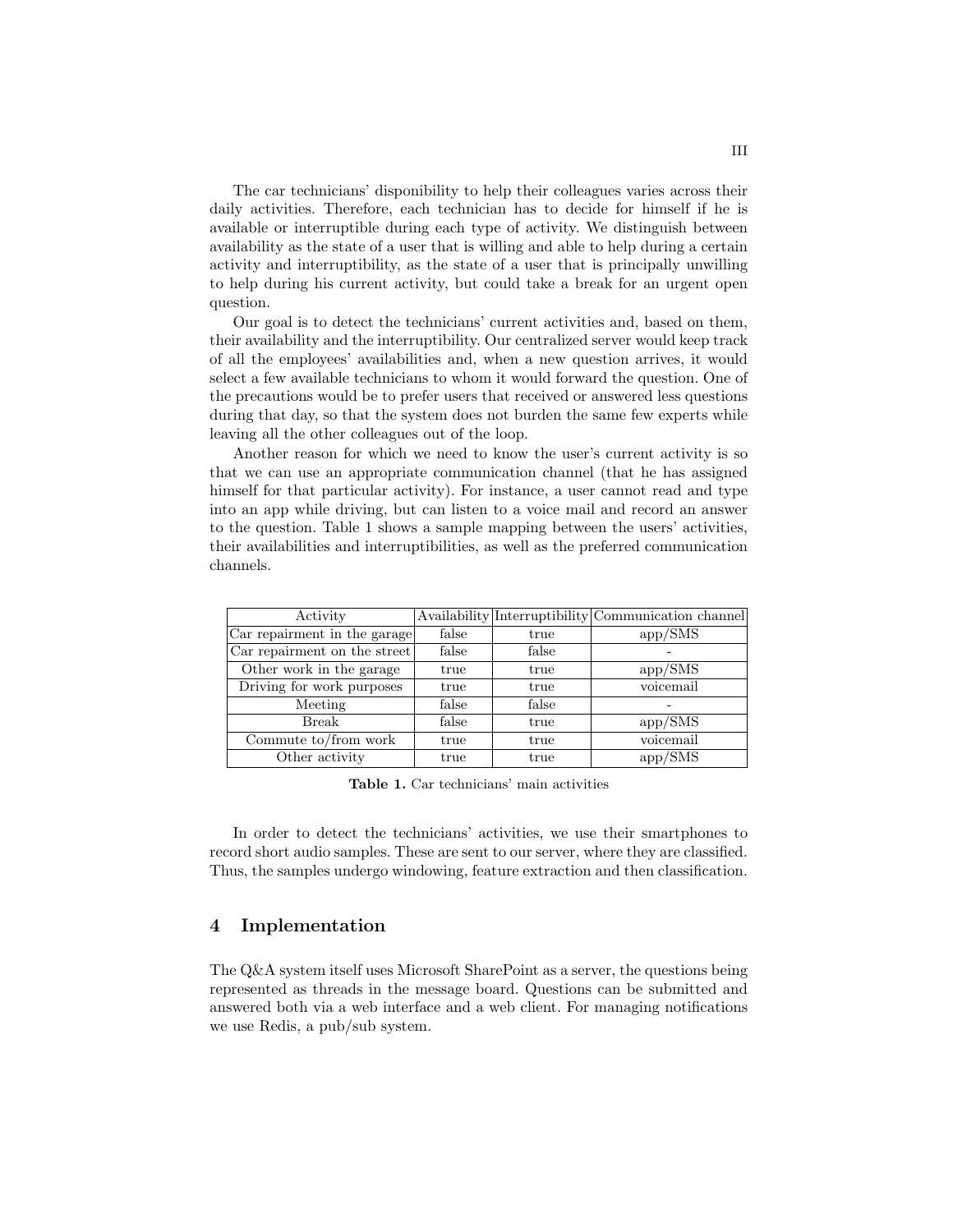Besides the main Android app, we also use a background service for gathering the audio recordings. This uses a wakelock to record sound samples at a given time and with a given duration.

On the server side, the sampled audio signal is first split into equally sized windows. Our implementation supports rectangular, Hamming and Hanning windows. Afterwards we apply a fast Fourier transform to convert each window to the frequency domain. In the next step we extract the feature vector for each window. We use four types of features: MFCC (Mel-Frequency Cepstrum Coefficients), Delta MFCC, Powerspectrum and Band Energy. As classifiers we use K-Nearest Neighbours (KNN), Decision Trees (DT), Random Forest (RF), Gaussian Naive Bayes (GNB) and Gaussian Mixture Model (GMM). The results of the classification concern the user's current activity, which is then mapped according to his previous personal settings to a availability and interruptibility status.

# 5 Evaluation of Activity Detection

To validate our approach to detect the activity, we carried out an experiment during which two car technicians used our application during their whole working time for two weeks. They both used Samsung Galaxy S4 phones, which could support a 44.1 kHz audio sampling rate. In order to collect our ground truth, the two technicians filled in separate daily forms, where they would specify all their activities and their corresponding time slots.

#### 5.1 Comparison Between Classifiers

In what follows, we will present and compare our classification results, using as measures the precision, recall and  $F_1$  score. Figure 1 shows the performance of all combinations of feature vectors and classifiers that we used. As expected, MFCC and DMFCC yield the best results as far as feature vectors are concerned, as they are derived from the spectrum of the spectrum.

Random Forest, K-Nearest Neighbours and Decision Trees are the best performing classifiers. The clustered nature of the data, together with the overlapping of sounds and situations, like in the case of repairing a car outside versus in a garage, leads to Random Forest and K-Nearest Neighbours outperforming Decision Trees.

#### 5.2 The Activity Classification in Detail

Next, we will analyze in depth the best classification results, which were provided by Random Forest Classifier together with MFCC features. Table 2 shows the precision, recall,  $F_1$  score and support for each of the situations and for the overall classification. The overall precision of 90% could be achieved thanks to the distinct acoustic patterns of the situations. This also led to a clustering of data, which caused Random Forest to outperform other classifiers.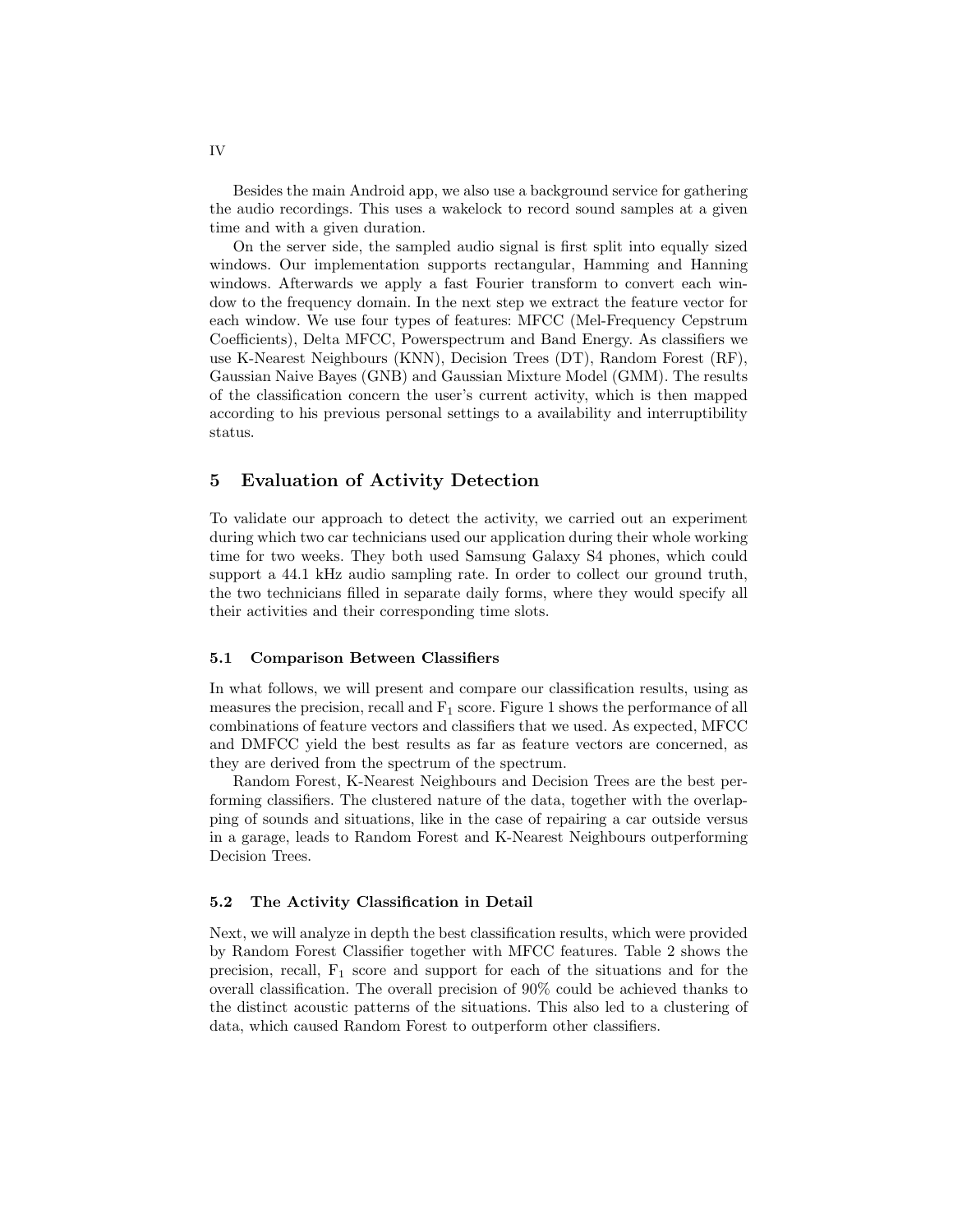

Fig. 1. Comparison of the performances of all the combinations of feature types and classifiers

Two apparently close situations, repairing a car in the garage and repairing it outside of the garage are distinguished remarkably well too. While a technician might perform similar tasks when repairing a car, regardless of the location, when a car is repaired in the garage there will often be more then one technician working there. Thus, most of the recordings taking place inside the garage contain the overlapping sounds of more cars being repaired, while the recordings of cars being repaired on the street correspond to sounds of only one car being repaired.

| Class                            | $Precision Recall F_1 score Support $ |      |      |      |
|----------------------------------|---------------------------------------|------|------|------|
| Break in the garage              | 0.95                                  | 0.85 | 0.90 | 212  |
| Meeting                          | 0.87                                  | 0.95 | 0.91 | 724  |
| Repairment in the garage.        | 0.86                                  | 0.90 | 0.88 | 298  |
| Repairment outside of the garage | 0.95                                  | 0.84 | 0.89 | 390  |
| Other work in the garage         | 0.8                                   | 0.21 | 0.33 | 19   |
| Overall                          | 0.90                                  | 0.89 | 0.89 | 1643 |

Table 2. Evaluation of the classification results of Random Forest and MFCC

# 6 Conclusions

We have presented our approach for a context-aware Q&A system. Our concept has been motivated by a thorough user study. We have evaluated our activity detection approach with real-life data gathered in garages and and achieved a 90% precision.